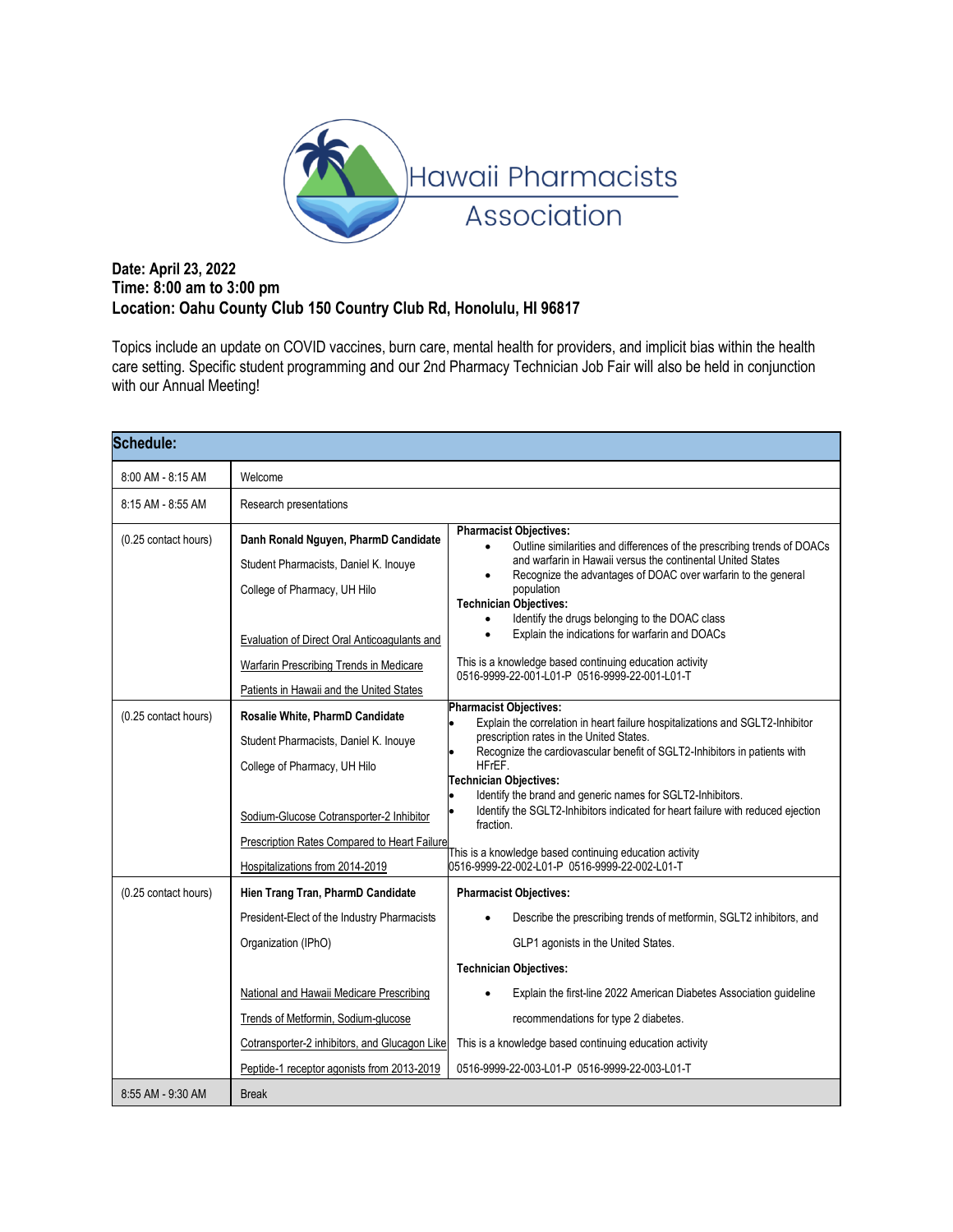|                      |                                              | <b>Learning Objectives:</b>                                                                                                                                   |
|----------------------|----------------------------------------------|---------------------------------------------------------------------------------------------------------------------------------------------------------------|
| 9:30 AM - 10:30 AM   | Scott Denny, MSPA, AAHIVM-S, PA-C            | Recognize the barriers transgender and gender diverse individuals face with<br>receiving healthcare                                                           |
| (1.00 contact hours) | Medical Director Gender Health Services and  | Discuss basic terminology and communication methods to be able to engage in                                                                                   |
|                      | Medical Director HIV Services Kaiser         | culturally competent interactions with transgender and gender diverse patients<br>Outline the various components of gender medical transition                 |
|                      | Permanente Hawaii                            | Explain the pharmaceutical therapeutic options for gender medical transition,<br>including routes of administration, monitoring, side effects, risks/benefits |
|                      |                                              | Recognize the benefits and obstacles of electronic EHR tools (EPIMS) for                                                                                      |
|                      | Gender Affirming Care: Medical Transition    | ensuring respectful, and safe healthcare delivery for transgender and gender<br>diverse individuals                                                           |
|                      |                                              | This is a knowledge based continuing education activity                                                                                                       |
|                      |                                              | 0516-9999-22-004-L04-P 0516-9999-22-004-L04-T                                                                                                                 |
| 10:30 AM - 11:30 AM  | Jennifer Mbuthia, MD, FAAAAI, FAAP           | <b>Pharmacist Objectives:</b>                                                                                                                                 |
|                      | Physician Informaticist &                    | Outline clinical considerations for COVID-19 vaccination based on                                                                                             |
|                      | Allergist/Immunologist                       | immune status and age.                                                                                                                                        |
|                      | <b>COVID-19 Vaccine Clinical Advisory</b>    | Describe the key safety concerns regarding COVID-19 vaccines                                                                                                  |
|                      | <b>Committee Co-Chair,</b>                   | currently available in the US.                                                                                                                                |
|                      | <b>Queens Medical Center</b>                 | <b>Technician Objectives:</b>                                                                                                                                 |
|                      | COVID-19 Vaccines: An Overview and           | Describe basic vaccine immunology                                                                                                                             |
|                      | Update                                       | Explain different vaccine categories and how these categories apply to                                                                                        |
|                      |                                              | COVID-19 vaccines.                                                                                                                                            |
|                      |                                              | This is a knowledge based continuing education activity.                                                                                                      |
|                      |                                              | 0516-9999-22-007-L01-P 0516-9999-22-007-L01-T                                                                                                                 |
| 11:30 AM- 12:30 PM   | Ceremony/Lunch                               |                                                                                                                                                               |
| 12:30 PM-1:30 PM     | Tanecia Blue, PhD, Counseling                | <b>Learning Objectives:</b>                                                                                                                                   |
|                      |                                              |                                                                                                                                                               |
| (1.00 contact hours) | Psychology                                   | Examine how meaning in work promotes well-being                                                                                                               |
|                      | Health Psychologist                          | Illustrate the role of a mindfulness practice in the promotion of well-                                                                                       |
|                      | Whole Health Program Manager, VA Pacific     | being                                                                                                                                                         |
|                      | Islands Health Care System                   | Establish a mindfulness practice                                                                                                                              |
|                      |                                              | This is an application based continuing education activity                                                                                                    |
|                      | Making meaning of work                       | 0516-9999-22-005-L04-P 0516-9999-22-005-L04-T                                                                                                                 |
| 1:30 PM - 2:30 PM    | Kimberly Webster, RN, BSN, MSN               | <b>Pharmacist Objectives:</b>                                                                                                                                 |
| (1.00 contact hours) | Burn Unit Coordinator, Straub Medical Center | Identify & Describe Anatomy & Physiology of skin                                                                                                              |
|                      |                                              | Identify & Describe Burn depth severity                                                                                                                       |
|                      | <b>Burn Care Rx</b>                          | Identify & Describe size of burn, total body surface area (TBSA)                                                                                              |
|                      |                                              | Identify & Describe Prediction of related morbidity and mortality.                                                                                            |
|                      |                                              | <b>Technician Objectives:</b>                                                                                                                                 |
|                      |                                              | Recognize Hemodynamic changes such as stress response<br>٠                                                                                                    |
|                      |                                              | Discuss metabolic and nutritional support                                                                                                                     |
|                      |                                              | Determine needs for: Fluid Resuscitation, assess & calculate, and urine                                                                                       |
|                      |                                              | output                                                                                                                                                        |
|                      |                                              | Describe analgesia, relaxation techniques, and infection control                                                                                              |